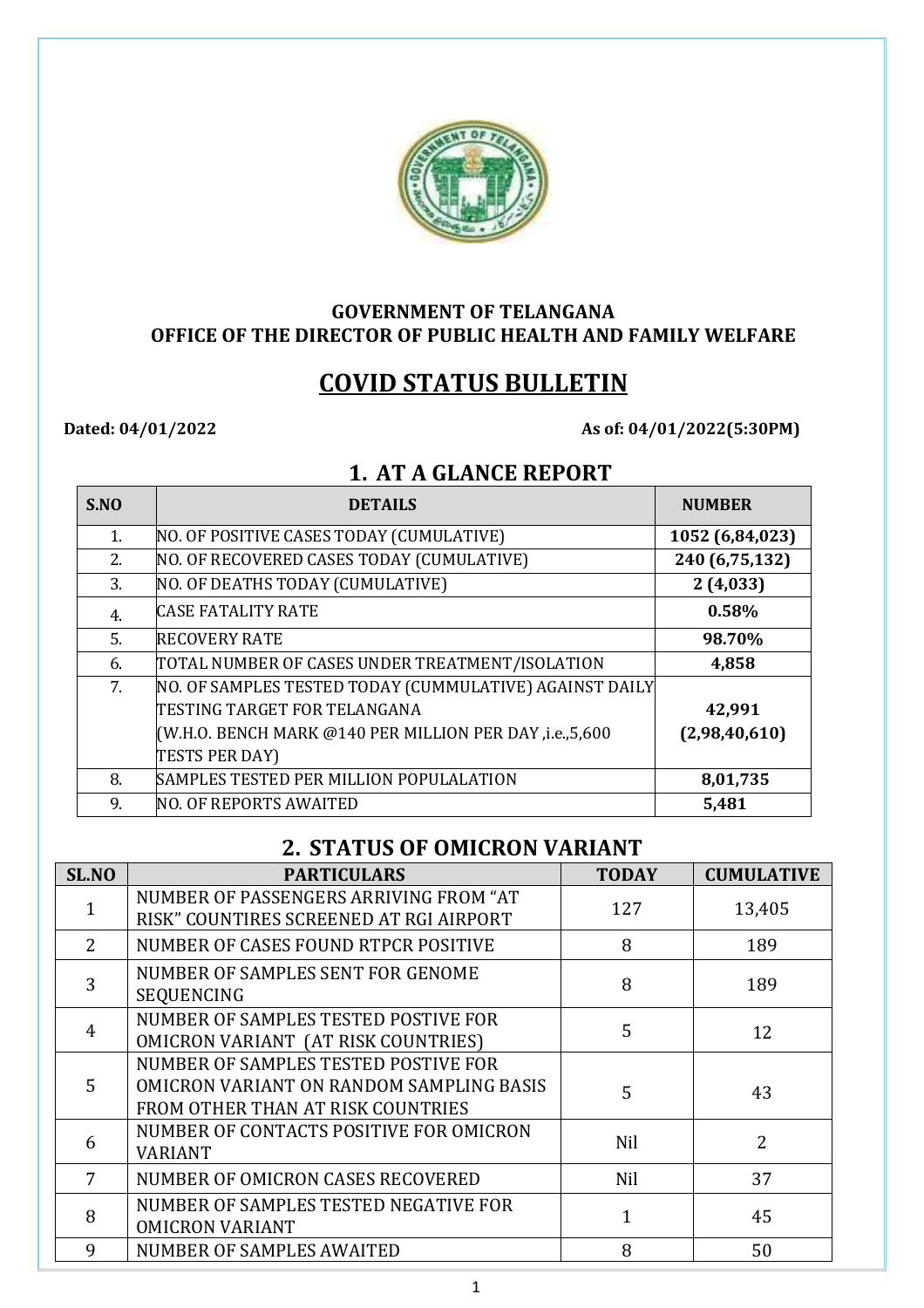| <b>DISTRICT</b>                        | $04 - 01$        | $03 - 01$        | $02 - 01$        | $01 - 01$        | $31 - 12$        | $30 - 12$        | 29-12            |
|----------------------------------------|------------------|------------------|------------------|------------------|------------------|------------------|------------------|
| <b>ADILABAD</b>                        | $\mathbf{1}$     | $\boldsymbol{0}$ | $\mathbf{0}$     | $\mathbf{1}$     | $\mathbf{0}$     | $\overline{2}$   | $\mathbf{0}$     |
| <b>BHADRADRI KOTHAGUDEM</b>            | $\overline{7}$   | 9                | $\mathbf{1}$     | $\mathbf{1}$     | $\overline{2}$   | $\overline{4}$   | $\overline{2}$   |
| <b>GHMC</b>                            | 659              | 294              | 212              | 217              | 198              | 167              | 121              |
| <b>JAGITYAL</b>                        | $\overline{7}$   | 8                | $\boldsymbol{0}$ | $\overline{2}$   | $\overline{2}$   | $\mathbf{0}$     | $\overline{2}$   |
| <b>JANGAON</b>                         | $\overline{2}$   | $\mathbf{0}$     | $\boldsymbol{0}$ | $\boldsymbol{0}$ | $\mathbf{1}$     | $\mathbf{1}$     | $\overline{2}$   |
| <b>JAYASHANKAR</b><br>BHUPALPALLY      | $\boldsymbol{0}$ | $\boldsymbol{0}$ | $\boldsymbol{0}$ | $\boldsymbol{0}$ | $\mathbf{1}$     | $\boldsymbol{0}$ | $\mathbf{0}$     |
| <b>JOGULAMBA GADWAL</b>                | $\mathbf{1}$     | $\boldsymbol{0}$ | $\boldsymbol{0}$ | $\mathbf{0}$     | $\mathbf{0}$     | $\boldsymbol{0}$ | $\mathbf{0}$     |
| <b>KAMAREDDY</b>                       | $\mathbf{1}$     | $\mathbf{1}$     | $\mathbf{0}$     | $\boldsymbol{0}$ | $\boldsymbol{0}$ | $\mathbf{1}$     | $\overline{2}$   |
| <b>KARIMNAGAR</b>                      | 14               | 3                | $\boldsymbol{0}$ | 6                | 3                | 3                | 5                |
| <b>KHAMMAM</b>                         | 5                | 6                | 8                | 3                | $\overline{2}$   | 5                | $\overline{2}$   |
| <b>KOMARAMBHEEM</b><br><b>ASIFABAD</b> | $\boldsymbol{0}$ | $\mathbf{1}$     | $\boldsymbol{0}$ | $\boldsymbol{0}$ | $\boldsymbol{0}$ | $\boldsymbol{0}$ | $\mathbf{0}$     |
| <b>MAHABUBNAGAR</b>                    | 3                | $\overline{2}$   | $\mathbf{0}$     | $\overline{4}$   | $\overline{2}$   | $\overline{4}$   | 5                |
| MAHABUBABAD                            | 17               | 18               | $\mathbf{1}$     | 6                | $\overline{2}$   | 6                | $\overline{2}$   |
| MANCHERIAL                             | $\overline{7}$   | $\overline{4}$   | $\boldsymbol{0}$ | $\overline{2}$   | 3                | $\mathbf{1}$     | $\overline{2}$   |
| <b>MEDAK</b>                           | $\overline{7}$   | $\overline{2}$   | $\boldsymbol{0}$ | $\overline{2}$   | $\mathbf{0}$     | $\mathbf{1}$     | $\boldsymbol{0}$ |
| MEDCHAL MALKAJIGIRI                    | 116              | 48               | 17               | 18               | 32               | 24               | 23               |
| MULUGU                                 | $\boldsymbol{0}$ | $\boldsymbol{0}$ | $\boldsymbol{0}$ | $\boldsymbol{0}$ | $\boldsymbol{0}$ | $\mathbf{0}$     | $\overline{2}$   |
| NAGARKURNOOL                           | $\mathbf{1}$     | $\boldsymbol{0}$ | $\boldsymbol{0}$ | $\boldsymbol{0}$ | $\overline{2}$   | $\boldsymbol{0}$ | $\mathbf{0}$     |
| <b>NALGONDA</b>                        | 12               | $\overline{7}$   | $\overline{2}$   | $\mathbf{1}$     | $\overline{2}$   | $\overline{2}$   | $\mathbf{1}$     |
| NARAYANPET                             | $\mathbf{1}$     | $\boldsymbol{0}$ | 0                | $\mathbf{1}$     | $\boldsymbol{0}$ | $\boldsymbol{0}$ | $\boldsymbol{0}$ |
| <b>NIRMAL</b>                          | $\boldsymbol{0}$ | $\boldsymbol{0}$ | $\boldsymbol{0}$ | $\boldsymbol{0}$ | $\mathbf{0}$     | $\mathbf{0}$     | $\mathbf{0}$     |
| NIZAMABAD                              | 6                | 3                | $\overline{4}$   | $\overline{2}$   | $\mathbf{1}$     | $\overline{2}$   | $\overline{2}$   |
| PEDDAPALLI                             | 15               | $\overline{4}$   | $\boldsymbol{0}$ | $\boldsymbol{0}$ | $\overline{2}$   | 3                | $\mathbf{1}$     |
| RAJANNA SIRICILLA                      | 2                | $\overline{2}$   | $\mathbf{1}$     | $\boldsymbol{0}$ | $\mathbf{0}$     | $\mathbf{0}$     | $\mathbf{0}$     |
| <b>RANGAREDDY</b>                      | 109              | 55               | 18               | 26               | 28               | 29               | 31               |
| SANGAREDDY                             | 13               | 3                | $\overline{4}$   | $\overline{7}$   | $\overline{4}$   | 6                | 6                |
| <b>SIDDIPET</b>                        | $\overline{4}$   | $\mathbf{1}$     | $\overline{2}$   | 3                | 5                | $\overline{4}$   | $\overline{3}$   |
| <b>SURYAPET</b>                        | 13               | $\overline{2}$   | $\boldsymbol{0}$ | $\mathbf{1}$     | 3                | $\overline{4}$   | 5                |
| <b>VIKARABAD</b>                       | $\overline{4}$   | $\mathbf{1}$     | $\mathbf{0}$     | $\boldsymbol{0}$ | $\boldsymbol{0}$ | $\mathbf{0}$     | $\mathbf{1}$     |
| WANAPARTHY                             | 2                | $\mathbf{1}$     | $\mathbf{1}$     | $\mathbf{1}$     | $\overline{2}$   | $\bf{0}$         | $\overline{2}$   |
| <b>WARANGAL RURAL</b>                  | 5                | $\mathbf{1}$     | $\overline{3}$   | $\mathbf{1}$     | $\mathbf{0}$     | $\overline{2}$   | $\overline{2}$   |
| HANUMAKONDA                            | 15               | $\overline{4}$   | $\mathbf{0}$     | 6                | 9                | $\overline{4}$   | 9                |
| YADADRI BHONIGIR                       | 3                | $\overline{2}$   | $\boldsymbol{0}$ | 6                | 5                | 5                | $\overline{2}$   |

#### **3. DISTRICT WISE, DAY WISE COVID CASES FOR PAST ONE WEEK**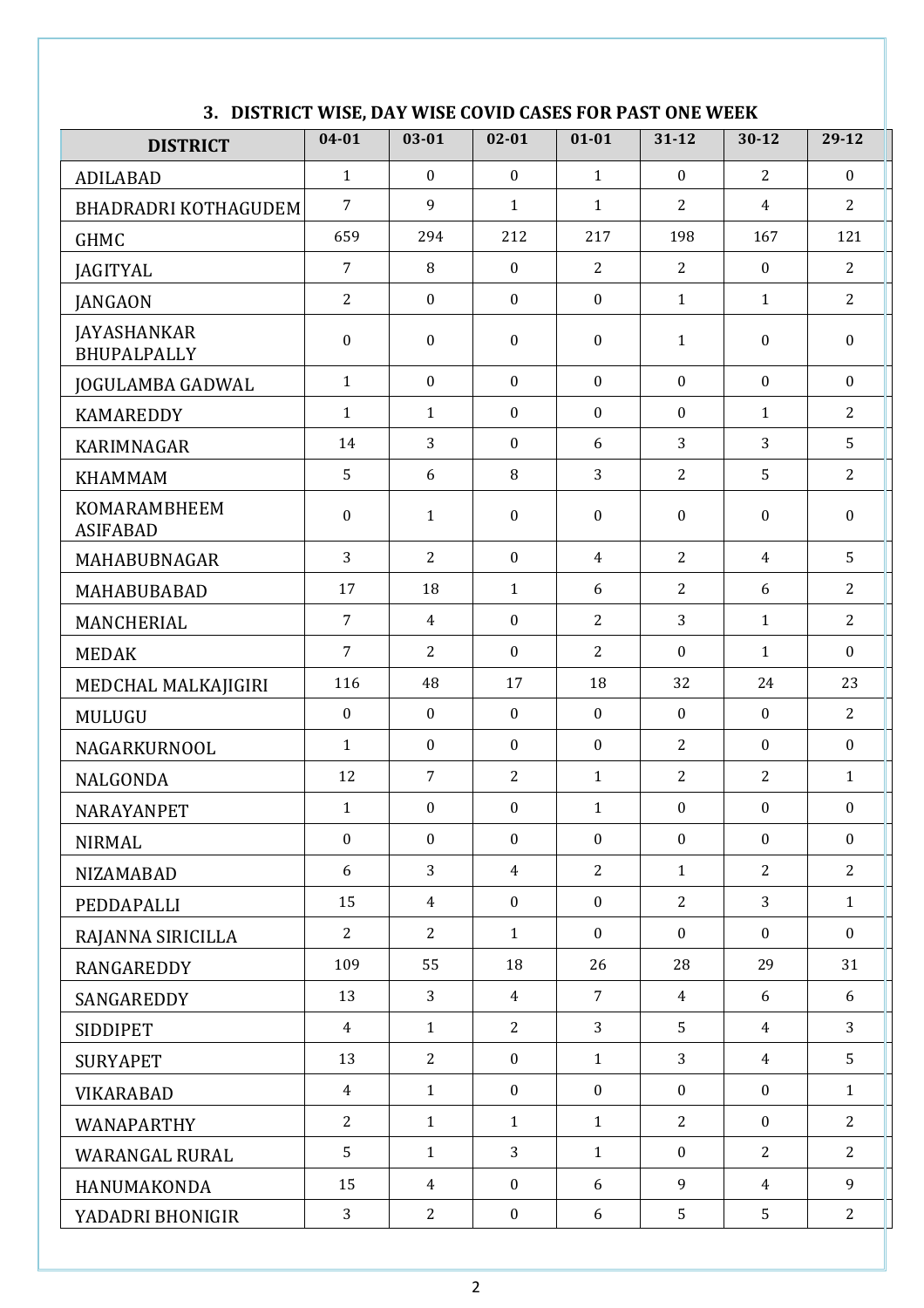# **4. COVID VACCINATION COVERAGE REPORT**

## **i. Vaccination by COVID Vaccination Centre (CVC) type :**

| Government                                                   | Private |  | Total                                                                                                      |
|--------------------------------------------------------------|---------|--|------------------------------------------------------------------------------------------------------------|
| Today   Cumulative   Today   Cumulative   Today   Cumulative |         |  |                                                                                                            |
|                                                              |         |  | $\mid$ 2,92,641 $\mid$ 4,36,16,661 $\mid$ 3,266 $\mid$ 40,09,549 $\mid$ 2,95,907 $\mid$ 4,76,26,210 $\mid$ |

## **ii. Vaccination Coverage in Doses:**

|                  | Dose1       | Dose2       | <b>Total Doses</b> |
|------------------|-------------|-------------|--------------------|
| Today            | 1,05,714    | 1,90,193    | 2,95,907           |
| Cumulative       | 2,81,41,887 | 1,94,84,323 | 4,76,26,210        |
| Dues as on today | 18,18,831   | 24,13,343   | 42,32,174          |

## **iii. Vaccine Stock Availability:**

| Vaccine Type   | At CCP and DVS | At State stores | Total     |
|----------------|----------------|-----------------|-----------|
| COVISHIELD     | 12,08,560      | 5,74,320        | 17,82,880 |
| <b>COVAXIN</b> | 11,59,695      | 4,41,950        | 16,01,645 |
| Total          | 23,68,255      | 10,16,270       | 33,84,525 |

CCP- Cold Chain Point; DVS-District Vaccine Store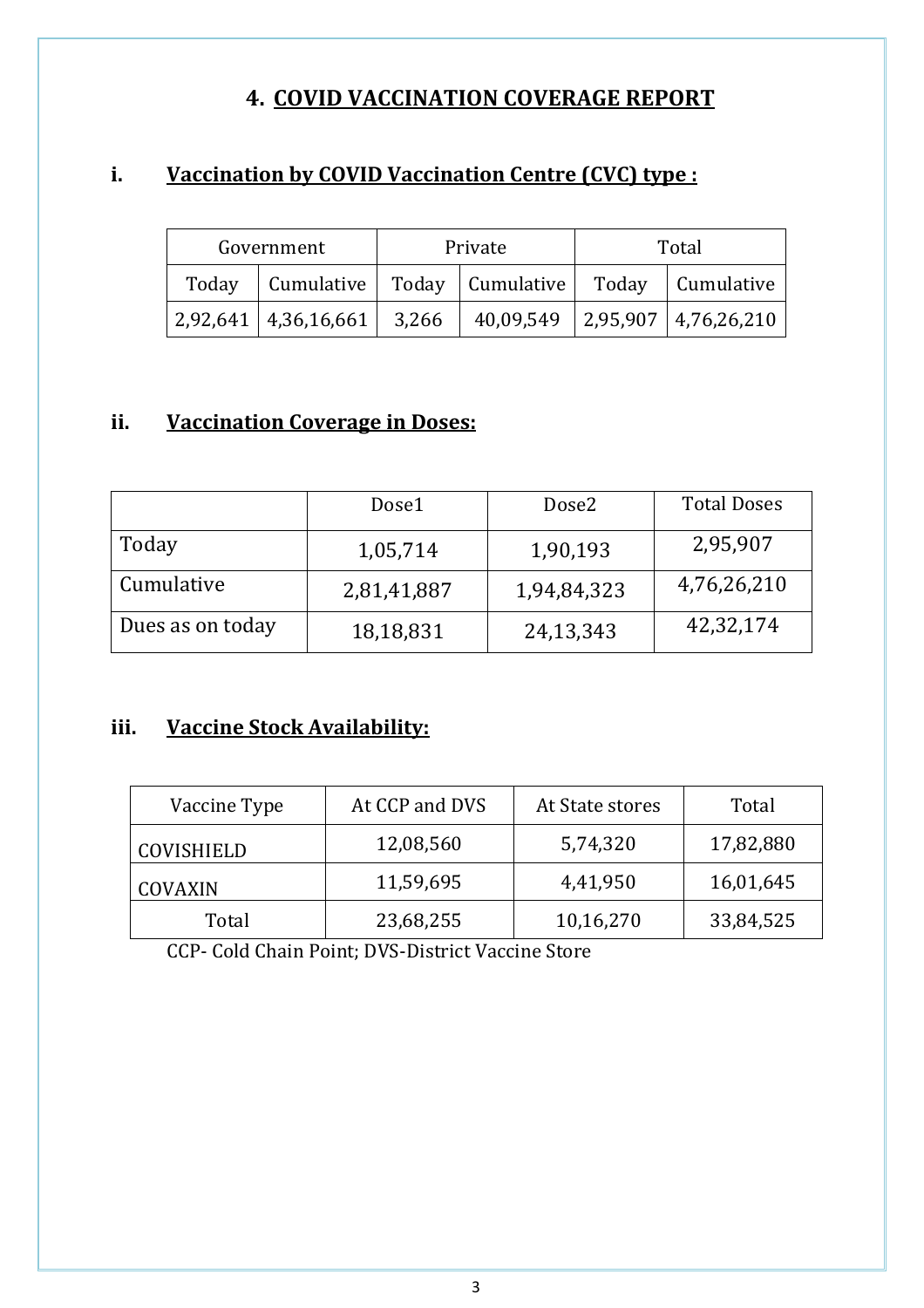|                 |                         | <b>Target</b> |              | <b>1st Dose</b>               |
|-----------------|-------------------------|---------------|--------------|-------------------------------|
| S <sub>No</sub> | <b>District</b>         | Population    | Administered | <b>%against</b><br>population |
| $\mathbf{1}$    | $\overline{2}$          | 3             | 4            | $5=(4/3)*100$                 |
| $\mathbf{1}$    | Rangareddy              | 2328538       | 2662666      | 114%                          |
| $\overline{2}$  | Hyderabad               | 3144002       | 3515012      | 112%                          |
| 3               | Medak                   | 548340        | 575622       | 105%                          |
| $\overline{4}$  | Bhadradri Kothagudem    | 794206        | 822135       | 104%                          |
| 5               | Nirmal                  | 536170        | 553075       | 103%                          |
| 6               | Mancherial              | 536109        | 552425       | 103%                          |
| $\overline{7}$  | Siddipet                | 713312        | 731537       | 103%                          |
| 8               | Hanmakonda              | 840560        | 861008       | 102%                          |
| 9               | Jangaon                 | 404485        | 413450       | 102%                          |
| 10              | Sangareddy              | 1194364       | 1219193      | 102%                          |
| 11              | Mahabubnagar            | 689692        | 704012       | 102%                          |
| 12              | Yadadri Bhuvanagiri     | 523068        | 533138       | 102%                          |
| 13              | Jayashankar Bhupalpally | 324571        | 330466       | 102%                          |
| 14              | Mahabubabad             | 563478        | 573683       | 102%                          |
| 15              | Karimnagar              | 792922        | 805258       | 102%                          |
| 16              | Narayanpet              | 415650        | 420641       | 101%                          |
| 17              | Peddapalli              | 593164        | 599428       | 101%                          |
| 18              | Warangal                | 514700        | 518191       | 101%                          |
| 19              | Khammam                 | 1060576       | 1065887      | 101%                          |
| 20              | Wanaparthy              | 427849        | 428953       | 100%                          |
| 21              | Mulugu                  | 215822        | 216043       | 100%                          |
| 22              | Jagtial                 | 758727        | 757296       | 100%                          |
| 23              | Nagarkurnool            | 627625        | 624627       | 100%                          |
| 24              | Rajanna Sircilla        | 422182        | 419367       | 99%                           |
| 25              | Vikarabad               | 709526        | 702368       | 99%                           |
| 26              | Nalgonda                | 1207615       | 1190277      | 99%                           |
| 27              | Jogulamba Gadwal        | 460075        | 452101       | 98%                           |
| 28              | Adilabad                | 548094        | 534719       | 98%                           |
| 29              | Nizamabad               | 1136289       | 1083889      | 95%                           |
| 30              | Suryapet                | 797475        | 756468       | 95%                           |
| 31              | Medchal                 | 2821344       | 2474567      | 88%                           |
| 32              | Kamareddy               | 726377        | 628026       | 86%                           |
| 33              | Kumuram Bheem           | 390094        | 331399       | 85%                           |
|                 | <b>Total</b>            | 27767000      | 28056927     | 101%                          |

# **iv. First Dose Coverage**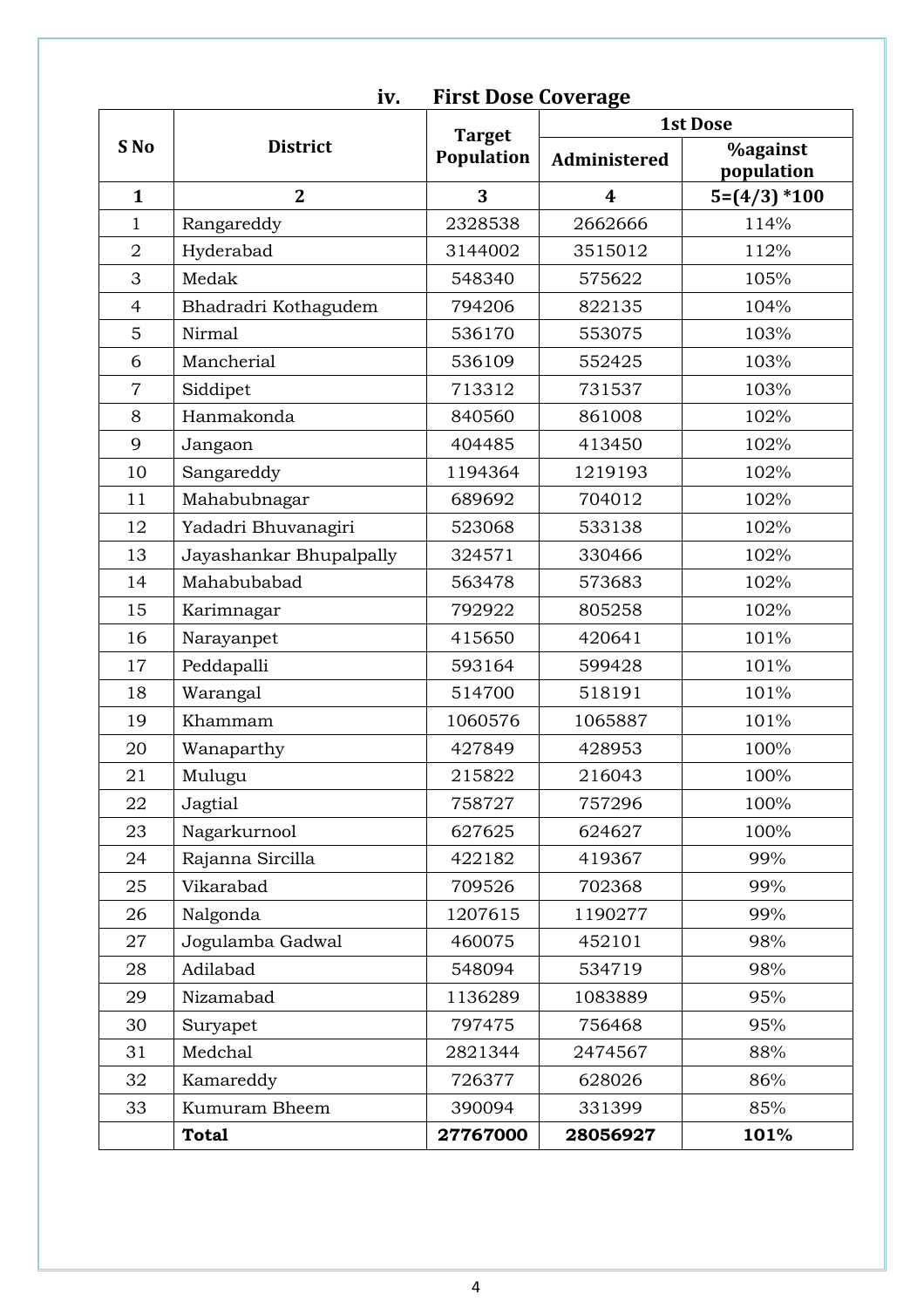|                 |                         | <b>Target</b> | <b>2nd Dose</b>  |                               |  |
|-----------------|-------------------------|---------------|------------------|-------------------------------|--|
| S <sub>No</sub> | <b>District</b>         | Population    | Administered     | <b>%against</b><br>population |  |
| $\mathbf{1}$    | $\overline{2}$          | 3             | $\boldsymbol{4}$ | $5=(4/3)*100$                 |  |
| $\mathbf{1}$    | Karimnagar              | 792922        | 733235           | 92%                           |  |
| $\overline{2}$  | Rajanna Sircilla        | 422182        | 347500           | 82%                           |  |
| 3               | Yadadri Bhuvanagiri     | 523068        | 429896           | 82%                           |  |
| $\overline{4}$  | Hyderabad               | 3144002       | 2568252          | 82%                           |  |
| 5               | Hanmakonda              | 840560        | 682897           | 81%                           |  |
| 6               | Rangareddy              | 2328538       | 1879285          | 81%                           |  |
| $\overline{7}$  | Jangaon                 | 404485        | 321032           | 79%                           |  |
| 8               | Khammam                 | 1060576       | 837480           | 79%                           |  |
| 9               | Medak                   | 548340        | 432171           | 79%                           |  |
| 10              | Mancherial              | 536109        | 422199           | 79%                           |  |
| 11              | Mulugu                  | 215822        | 167328           | 78%                           |  |
| 12              | Jayashankar Bhupalpally | 324571        | 250101           | 77%                           |  |
| 13              | Mahabubabad             | 563478        | 433834           | 77%                           |  |
| 14              | Mahabubnagar            | 689692        | 483031           | 70%                           |  |
| 15              | Bhadradri Kothagudem    | 794206        | 549318           | 69%                           |  |
| 16              | Peddapalli              | 593164        | 409362           | 69%                           |  |
| 17              | Jagtial                 | 758727        | 515151           | 68%                           |  |
| 18              | Nizamabad               | 1136289       | 762401           | 67%                           |  |
| 19              | Narayanpet              | 415650        | 277004           | 67%                           |  |
| 20              | Medchal                 | 2821344       | 1877104          | 67%                           |  |
| 21              | Suryapet                | 797475        | 529691           | 66%                           |  |
| 22              | Kamareddy               | 726377        | 447842           | 62%                           |  |
| 23              | Siddipet                | 713312        | 439527           | 62%                           |  |
| 24              | Nirmal                  | 536170        | 328045           | 61%                           |  |
| 25              | Nagarkurnool            | 627625        | 381241           | 61%                           |  |
| 26              | Wanaparthy              | 427849        | 259490           | 61%                           |  |
| 27              | Adilabad                | 548094        | 321881           | 59%                           |  |
| 28              | Jogulamba Gadwal        | 460075        | 269162           | 59%                           |  |
| 29              | Nalgonda                | 1207615       | 700550           | 58%                           |  |
| 30              | Sangareddy              | 1194364       | 665478           | 56%                           |  |
| 31              | Warangal                | 514700        | 271816           | 53%                           |  |
| 32              | Vikarabad               | 709526        | 320154           | 45%                           |  |
| 33              | Kumuram Bheem           | 390094        | 170865           | 44%                           |  |
|                 | <b>Total</b>            | 27767000      | 19484323         | 70%                           |  |

# **v. Second Dose Coverage**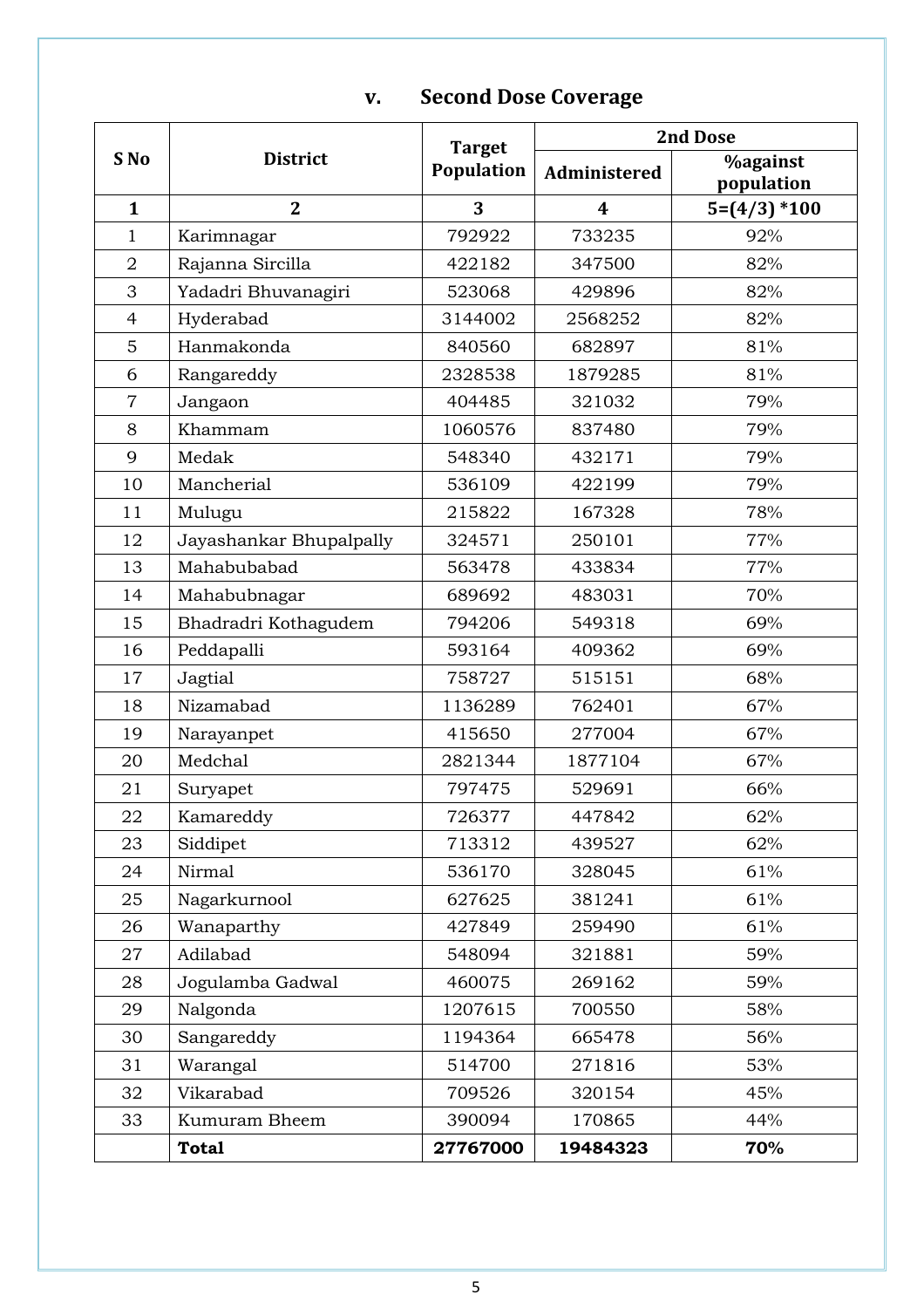|                 | <b>Target</b>           |            |                  | 1st Dose                      |
|-----------------|-------------------------|------------|------------------|-------------------------------|
| S <sub>No</sub> | <b>District</b>         | Population | Administered     | <b>%against</b><br>population |
| $\mathbf{1}$    | $\overline{2}$          | 3          | $\boldsymbol{4}$ | $5=(4/3)*100$                 |
| $\mathbf{1}$    | Nizamabad               | 76855      | 13965            | 18%                           |
| $\overline{2}$  | Yadadri Bhuvanagiri     | 35015      | 5226             | 15%                           |
| 3               | Mahabubnagar            | 48977      | 6312             | 13%                           |
| $\overline{4}$  | Jayashankar Bhupalpally | 21506      | 2391             | 11%                           |
| 5               | Adilabad                | 37631      | 4151             | 11%                           |
| 6               | Nirmal                  | 36812      | 3686             | 10%                           |
| $\overline{7}$  | Mulugu                  | 14300      | 1268             | 9%                            |
| 8               | Wanaparthy              | 30383      | 2629             | 9%                            |
| 9               | Kumuram Bheem           | 26783      | 2202             | 8%                            |
| 10              | Mahabubabad             | 37335      | 2893             | 8%                            |
| 11              | Narayanpet              | 29517      | 2095             | 7%                            |
| 12              | Siddipet                | 49346      | 2989             | 6%                            |
| 13              | Kamareddy               | 49130      | 2458             | 5%                            |
| 14              | Mancherial              | 36808      | 1769             | 5%                            |
| 15              | Jogulamba Gadwal        | 32671      | 1562             | 5%                            |
| 16              | Khammam                 | 69865      | 3277             | 5%                            |
| 17              | Bhadradri Kothagudem    | 52318      | 1999             | 4%                            |
| 18              | Hyderabad               | 184822     | 5657             | 3%                            |
| 19              | Jangaon                 | 26801      | 742              | 3%                            |
| 20              | Medchal                 | 165618     | 4564             | 3%                            |
| 21              | Peddapalli              | 38136      | 876              | 2%                            |
| 22              | Hanmakonda              | 55694      | 1243             | 2%                            |
| 23              | Rangareddy              | 177102     | 3846             | 2%                            |
| 24              | Karimnagar              | 50980      | 1106             | 2%                            |
| 25              | Medak                   | 37933      | 822              | 2%                            |
| 26              | Suryapet                | 53383      | 919              | 2%                            |
| 27              | Jagtial                 | 48781      | 807              | 2%                            |
| 28              | Nalgonda                | 80838      | 1212             | $1\%$                         |
| 29              | Nagarkurnool            | 44570      | 667              | $1\%$                         |
| 30              | Warangal                | 34103      | 499              | $1\%$                         |
| 31              | Sangareddy              | 82625      | 648              | $1\%$                         |
| 32              | Rajanna Sircilla        | 27143      | 200              | $1\%$                         |
| 33              | Vikarabad               | 47218      | 280              | $1\%$                         |
|                 | <b>Total</b>            | 1841000    | 84960            | 5%                            |

# **vi. 15-17 Vaccination Coverage**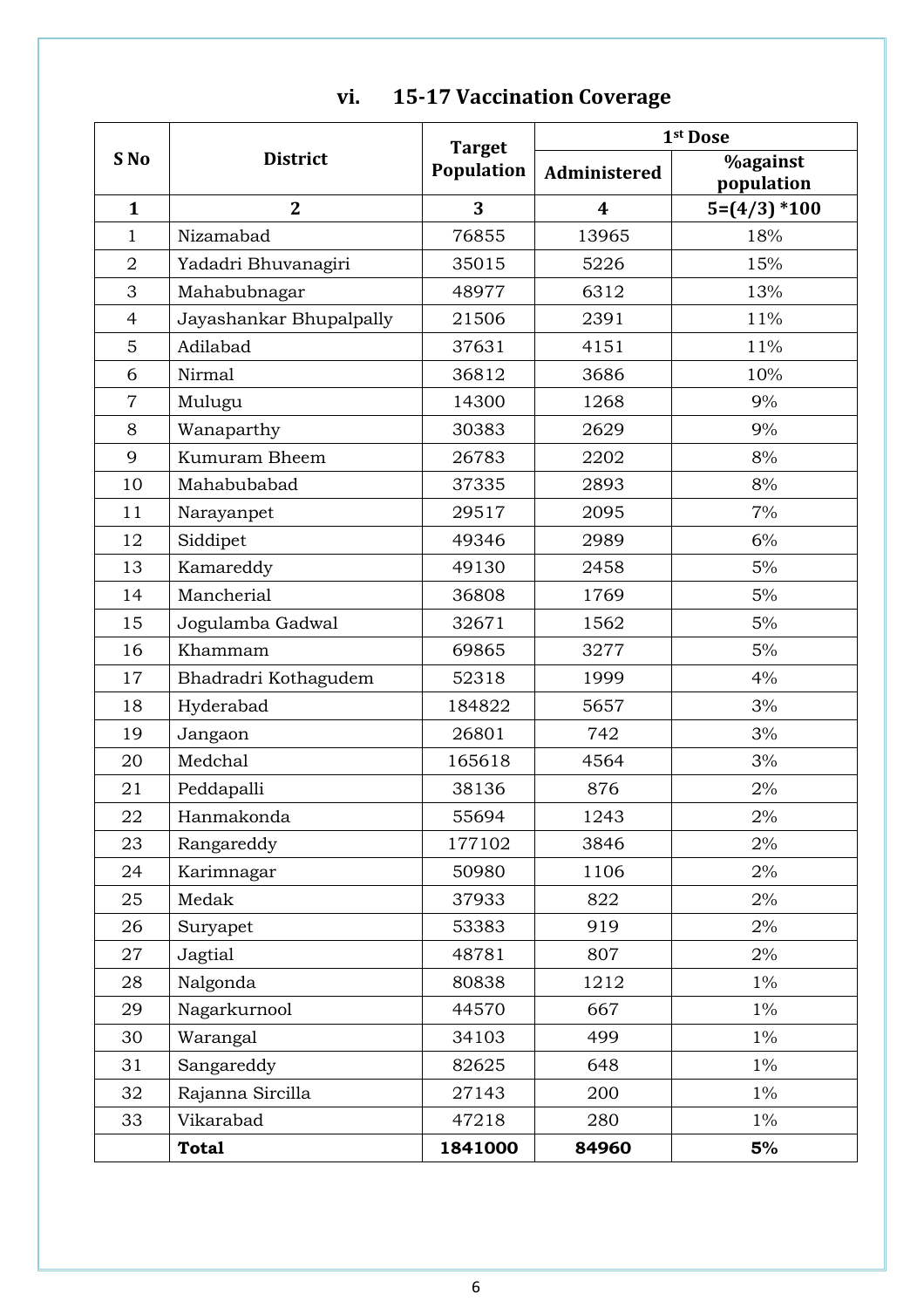## **5. STATUS OF HOSPITAL BEDS**

| Category   | No. of hospitals |
|------------|------------------|
| Government | 112              |
| Private    | 1215             |
| Total      |                  |

|                     |          | Government | <b>Private</b> | <b>Total</b> |
|---------------------|----------|------------|----------------|--------------|
|                     | Total    | 5,526      | 16,512         | 22,038       |
| <b>Regular Beds</b> | Occupied | 92         | 237            | 329          |
|                     | Vacant   | 5,434      | 16,275         | 21,709       |
|                     | Total    | 7,670      | 14,215         | 21,885       |
| <b>Oxygen Beds</b>  | Occupied | 154        | 351            | 505          |
|                     | Vacant   | 7,516      | 13,864         | 21,380       |
|                     | Total    | 2,143      | 9,744          | 11,887       |
| <b>ICU Beds</b>     | Occupied | 102        | 311            | 413          |
|                     | Vacant   | 2,041      | 9,433          | 11,474       |
|                     | Total    | 15,339     | 40,471         | 55,810       |
| <b>Total Beds</b>   | Occupied | 348        | 899            | 1,247        |
|                     | Vacant   | 14,991     | 39,572         | 54,563       |

## **6. STOCK POSITION OF KEY DRUGS AND CONSUMABLES**

| S.No           | Drug/Consumable                 | <b>Stock available</b> |
|----------------|---------------------------------|------------------------|
| 1              | N95 Masks                       | 39.47 lakh             |
| $\overline{2}$ | <b>PPE Kits</b>                 | 8.39 lakh              |
| 3              | 3-Ply Masks                     | 140.99 lakh            |
| 4              | <b>Rt-PCR Kits</b>              | 4.64 lakh              |
| 5              | Rapid Antigen Test Kits         | 24.29 lakh             |
| 6              | <b>Home Treatment Kits</b>      | 10.64 lakh             |
| 7              | Remdesivir                      | 2.43 lakh              |
| 8              | Tab. Paracetamol                | 5.01 crore             |
| 9              | Tab. Levocetrizine 5 mg         | 2.33 crore             |
| 10             | Tab. Methylprednisolone 8 mg    | 47.67 lakh             |
| 11             | Tab. Methylprednisolone 16 mg   | 55.49 lakh             |
| 12             | Tab. Dexamethasone 0.5 mg       | 2.45 crore             |
| 13             | Tab. Azithromycin 500 mg        | 1.23 crore             |
| 14             | Doxycycline HCl Capsules 100 mg | 1.40 crore             |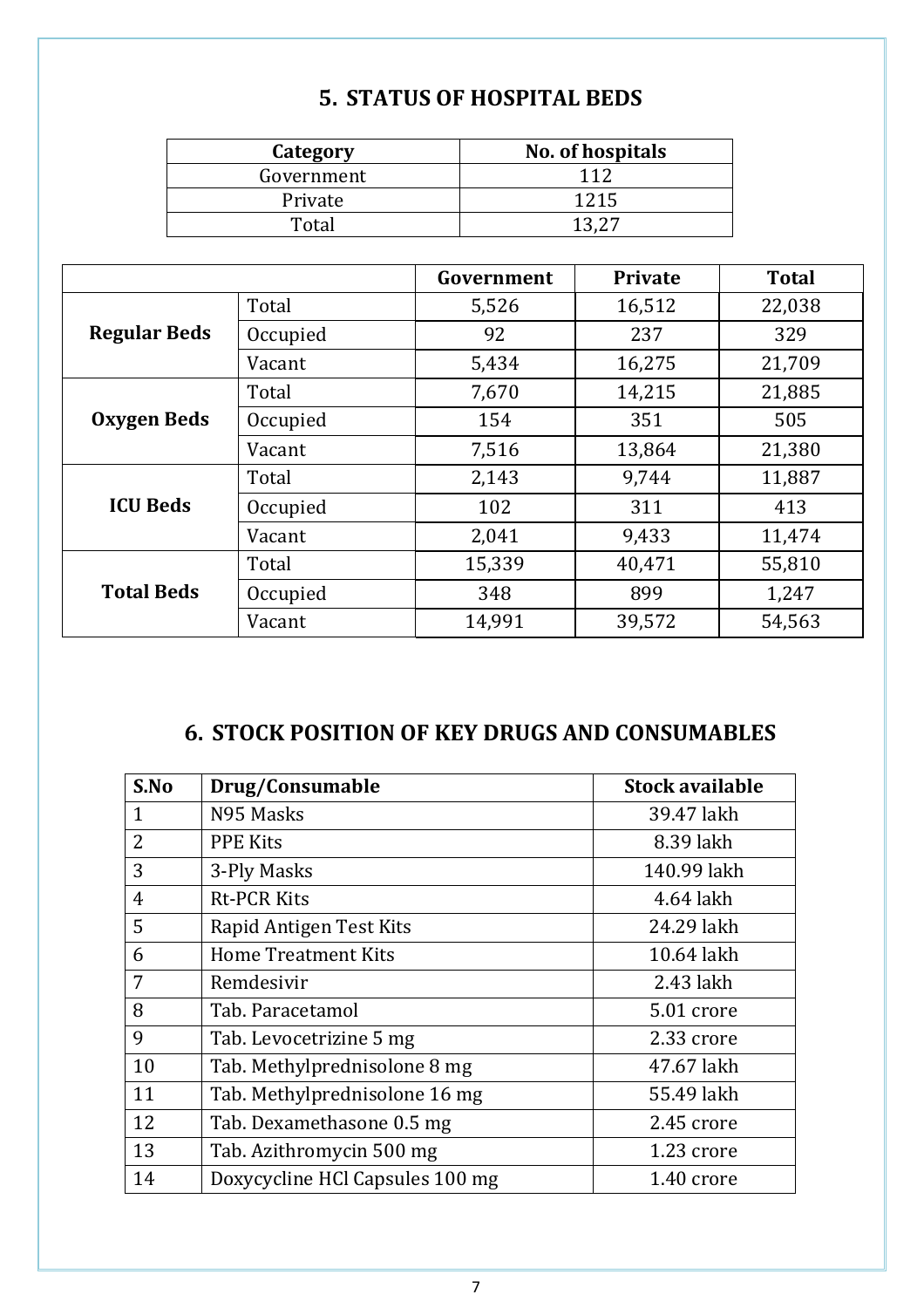### **7. ENHANCEMENT OF OXYGEN INFRASTRUCTURE**

- Out of 27,996 beds in Government hospitals, 25,390 are converted into oxygen beds so far.
- All 50 PSA Oxygen Generation Pants sanctioned under PMCARES are commissioned.
- 26 PSA Oxygen Generation Pants are commissioned under CSR.
- 27 ISO containers of 540 MT capacity for transportation of liquid oxygen have been arranged
- Private hospitals have been directed to set up PSA plants. 39 PSA plants have been commissioned in private hospitals so far.
- The oxygen generation capacity in the state is increased from 135 MT/day to 327 MT/day
- 5200 paediatric oxygen beds earmarked in different government hospitals so far for COVID.
- 792 additional beds have been created in 6 hospitals in Hyderabad with oxygen facility